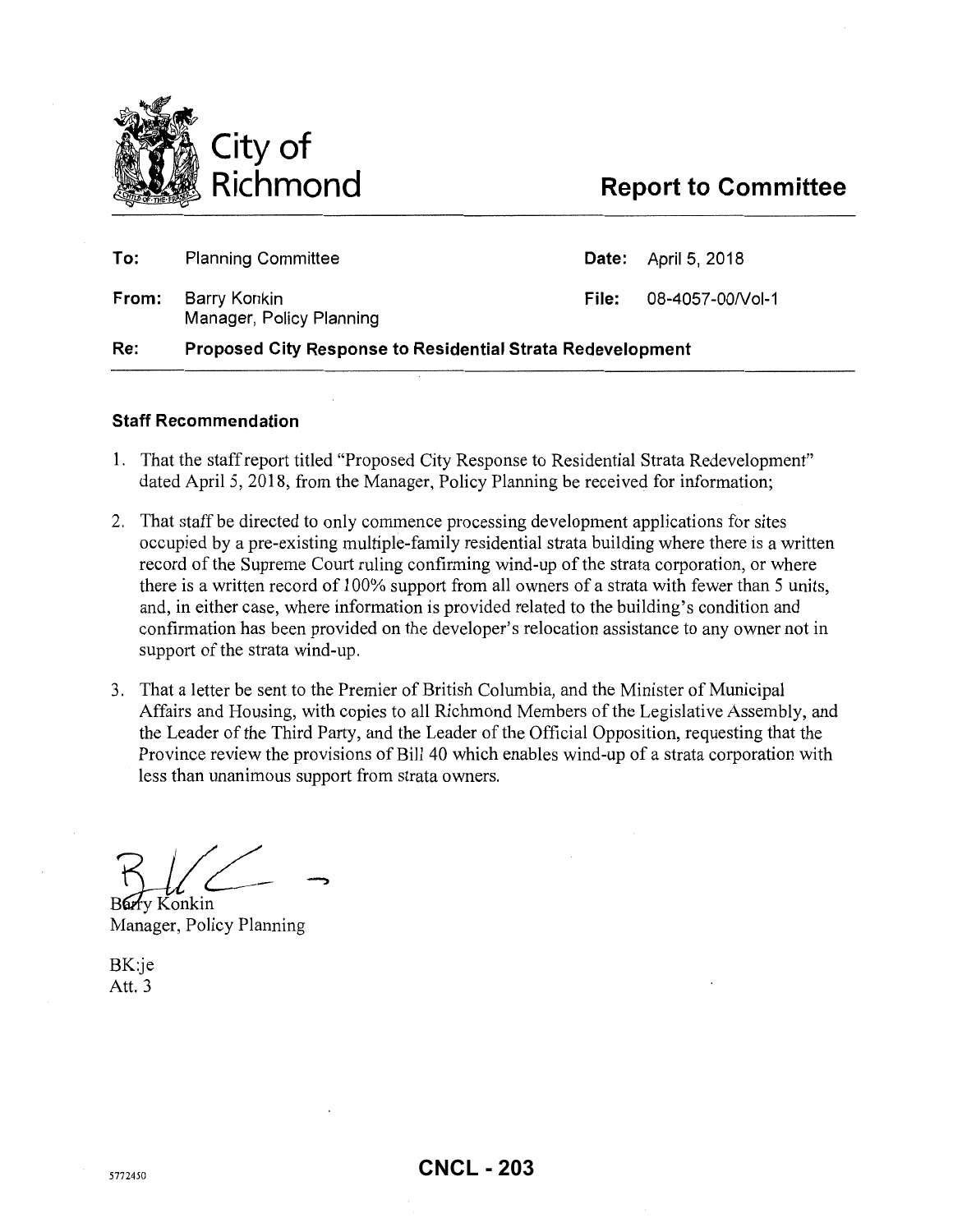$\overline{\phantom{a}}$ 

 $\ddot{\phantom{a}}$ 

| <b>REPORT CONCURRENCE</b>                                              |                    |                                       |  |  |  |
|------------------------------------------------------------------------|--------------------|---------------------------------------|--|--|--|
| <b>ROUTED TO:</b>                                                      | <b>CONCURRENCE</b> | <b>CONCURRENCE OF GENERAL MANAGER</b> |  |  |  |
| Affordable Housing<br><b>Development Applications</b><br>Law           | V                  |                                       |  |  |  |
| <b>REVIEWED BY STAFF REPORT /</b><br><b>AGENDA REVIEW SUBCOMMITTEE</b> | <b>INITIALS:</b>   | <b>APPROVED BY CAO</b>                |  |  |  |

 $\alpha$ 

 $\mathbf{v}$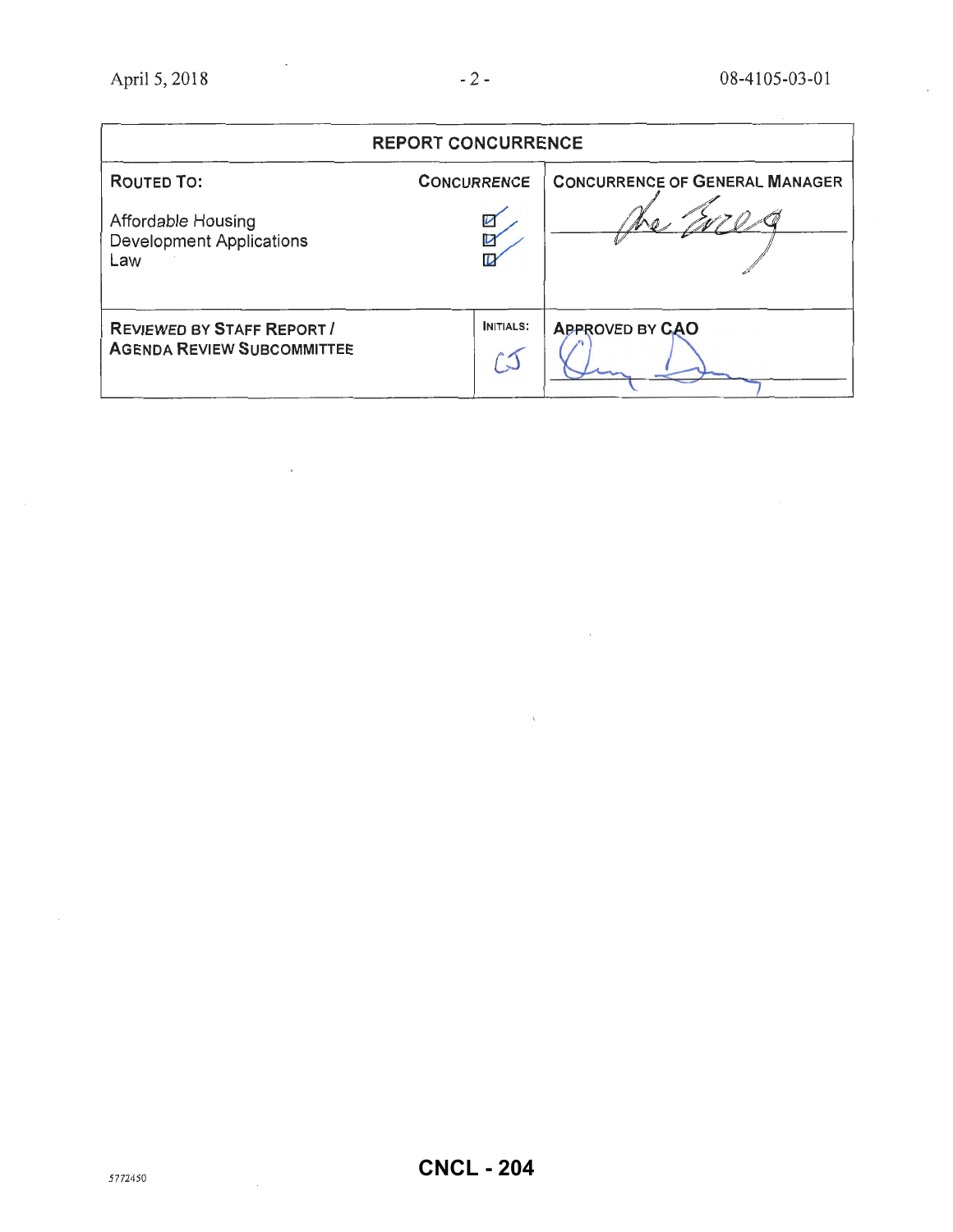### **Staff Report**

# **Origin**

In July 2016, the previous Provincial government approved Bill 40 of the *Strata Property Act*, which enabled strata corporations to "wind-up" and cancel a strata plan where 80% or more owners vote in favour of the wind-up. Prior to the amendment to the *Strata Property Act,* 100% agreement of owners or a court order was required in order to wind-up a strata corporation.

Since the changes to the Act were enacted by the Province and came into force, the wind-up of strata corporations has become an emerging issue in the City. Staff have received numerous inquiries from developers, strata corporations and real estate agents regarding potential redevelopment of existing strata townhouse and apartment developments. As the Province now enables a strata to wind-up with a vote of 80% of owners in favour, up to 20% of residents may be forced to sell their homes and relocate against their wishes.

As Richmond's first strata corporation wind-up was recently approved by the Supreme Court of BC, and staff continue to receive inquiries related to the wind-up of other strata sites, time is of the essence in addressing this issue. A clear Council policy on this issue will assist staff and avoid undue pressure on strata owners due to a development application being submitted prior to resolution of the wind-up.

Staff wish to emphasize to Council that as strata wind-up is regulated by the Province through the *Strata Property Act,* and involves private property owners (strata owners) and potential purchasers or developers, there is no approval role for local government in the wind-up process. Provincial regulations rely on the BC Supreme Court to the review the application and approve of the wind-up process.

This report responds to Council's 2014-2018 Term Goal #3 A Well-Planned Community:

*Adhere to effective planning and growth management practices to maintain and enhance the livability, sustainability and desirability of our City and its neighbourhoods, and to ensure the results match the intentions of our policies and bylaws.* 

*3.1. Growth and development that reflects the OCP, and related policies and bylaws.* 

# **Analysis**

# Bill 40 Process for Termination (Winding Up) of Strata Corporations

Bill 40 allows a strata corporation to proceed to wind-up with a vote of at least 80% of all registered owners (not all owners present or those holding proxies) in favour of the wind-up resolution. Under Bill 40, the BC Supreme Court must also review the proposal, confirm that all required steps have been met, and confirm that no owners are unfairly treated. Unless a strata corporation has fewer than 5 units, Supreme Court review is required for all strata corporation wind-up applications even if there is a vote of 100% of owners in favour of the resolution.

We note for Council that a strata corporation with fewer than 5 units can apply to the Land Title Office to cancel the strata plan, with confirmation of a unanimous vote on the wind-up resolution. No BC Supreme Court order is required.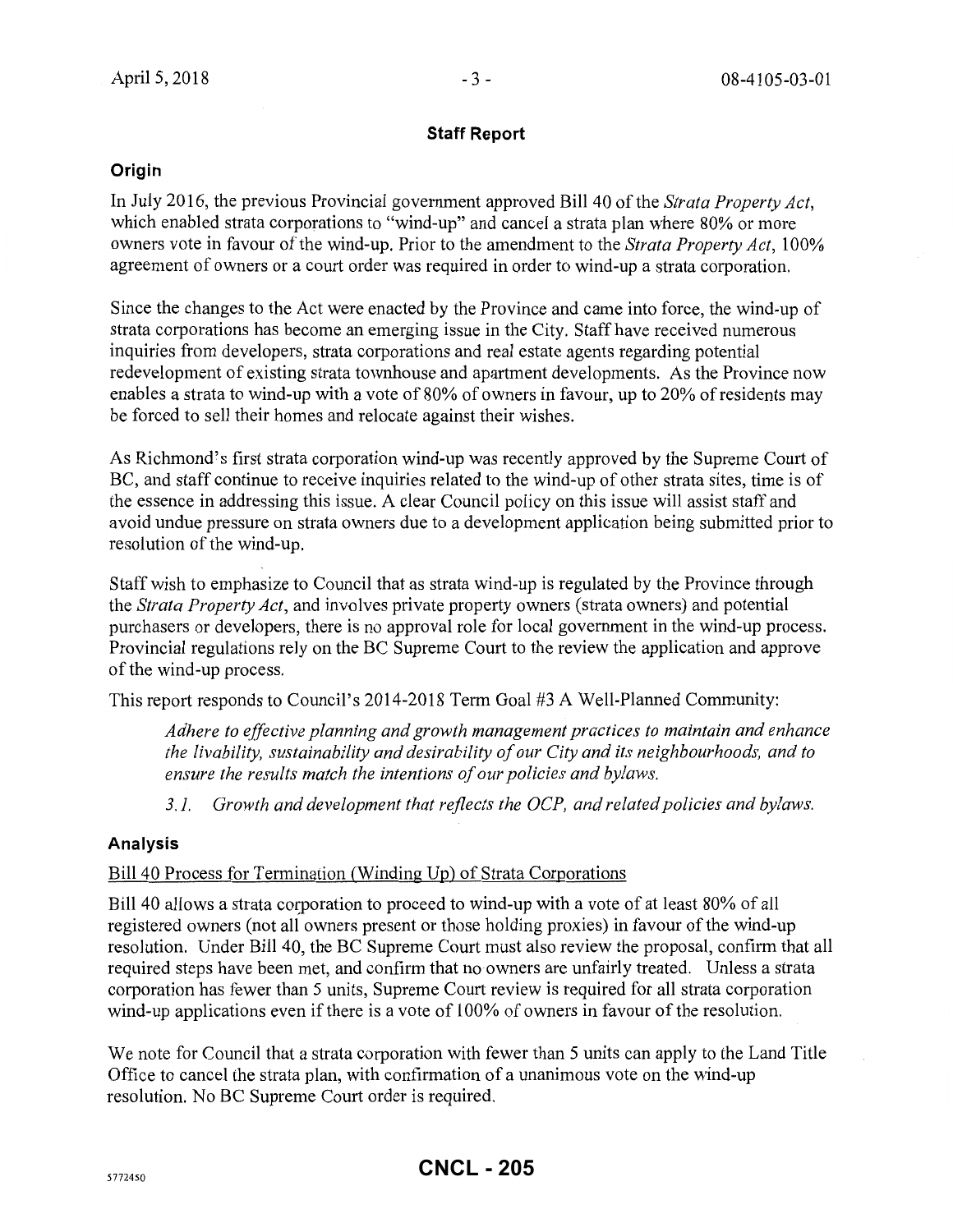For strata corporations with 5 or more units and at least 80% of owners voting in support of the wind-up, Bill 40 requires the Supreme Court to consider:

- whether the application is in the best interests of the strata owners;
- the probability and extent of any significant unfairness to an owner or charge holder if the wind-up is confirmed or not confirmed; and
- the probability and extent of significant confusion or uncertainty in the affairs of the strata corporation, whether wind-up is confirmed or not.

Under Bill 40, following the BC Supreme Court review and court order approving of the proposed wind-up, owners have the right to file an appeal within 30 days of the Court order.

See Attachment 1 for the Province's overview of the process for cancellation of a strata plan and winding up of a strata corporation under Bill 40.

### Precedents in the Metro Vancouver

There is significant interest across the Metro Vancouver region in winding up existing strata corporations for the purpose of redevelopment. Staff have reviewed how other municipalities respond to proposed strata wind-ups, and if there are requirements imposed for development applications. None of the municipalities have adopted Council policies for applications involving strata-wind-up, however, the City of Vancouver and the District of North Vancouver have developed processes for rezoning applications that involve strata wind-up.

See Attachment 2 for a table summarizing the processes other municipalities are following to address this issue.

### Strata Redevelopment Pressure

The recent Provincial government changes to the *Strata Property Act* have resulted in increased interest in stratified multi-family residential sites for redevelopment.

### Multi-Family Residential Strata Units in Richmond- Potential Magnitude of Redevelopment

Staff analysis shows that there are 259 multi-family strata sites in Richmond that were built in 1990 or earlier, with over 13,000 strata-titled dwelling units. These statistics demonstrate the potential magnitude of residential strata units that could be subject to redevelopment, particularly with the easier wind-up process enabled by the *Strata Properties Act.* Staff are of the opinion that buildings constructed after 1990 are less likely to be redeveloped at this time, given their age. Table 1 provides a breakdown of strata apartment buildings and townhouses sites, with corresponding number of units, built between 1970 and 1990: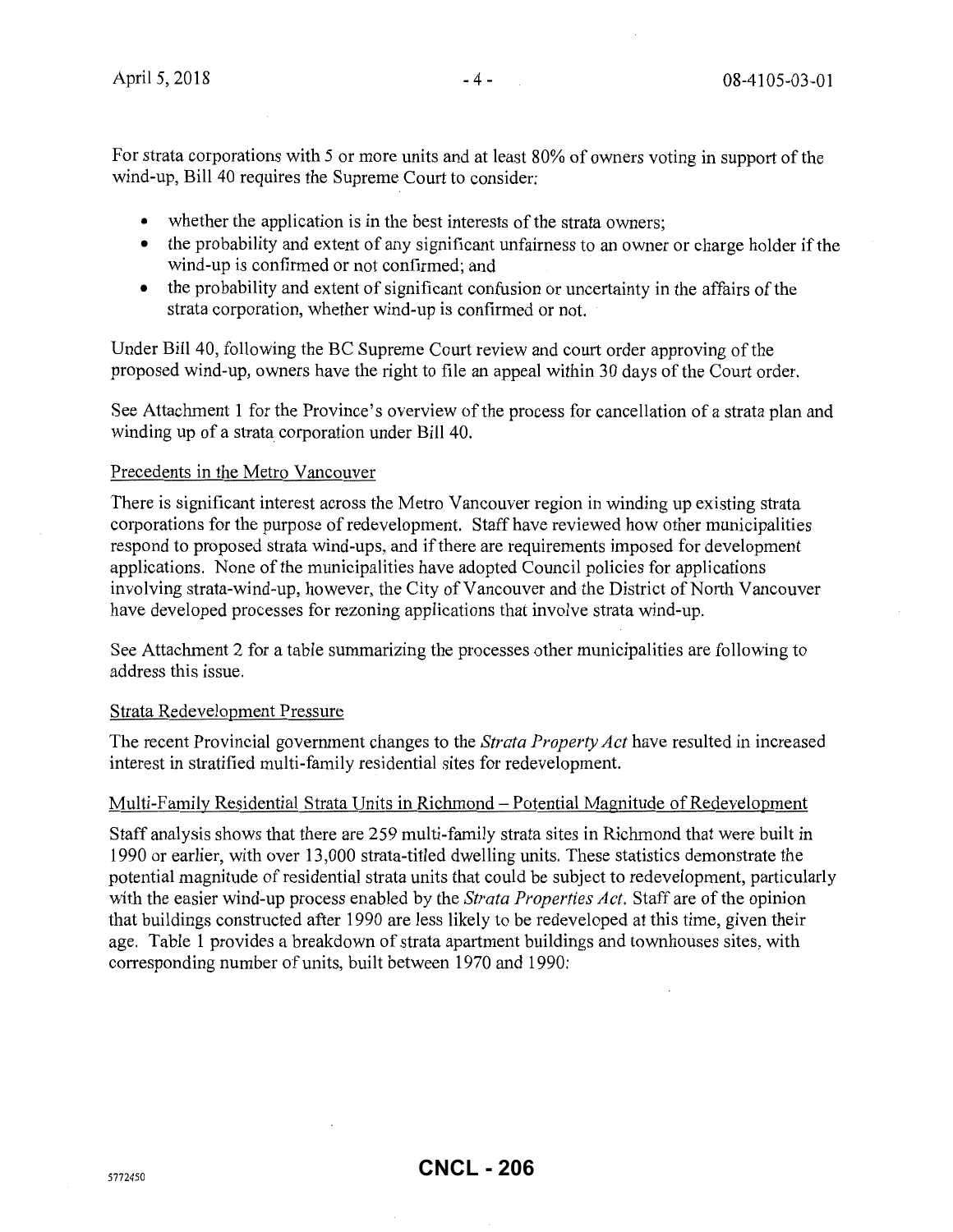| Age of Building | Number of Buildings<br>(Apartments) or Sites<br>(Townhomes) | Number of Units |
|-----------------|-------------------------------------------------------------|-----------------|
| 1970 and older  | 12                                                          | 780             |
| 1971 to 1980    | 64                                                          | 5,345           |
| 1981 to 1990    | 183                                                         | 7,097           |
| <b>Total</b>    | 259                                                         | 13,222          |

**Table 1: Strata Units Built Prior to 1990** 

The Metro Vancouver 2017 Housing Data Book estimates that there are 4,223 rented private condominiums (apartments and townhomes) in Richmond. In an analysis completed by staff, that number is potentially higher: based on Home Owner Grant applications in 2017 for strata units, approximately 7,533 strata units in Richmond did not claim the Home Owner Grant. These units are not owner-occupied and it is possible that these units may be rental units.

Approximately 1,175 of these strata units are listed as secured market rental housing by the Canadian Mortgage and Housing Corporation (CMHC), and as a result could also be subject to any City-adopted policies on market rental housing.

# Implications of Strata Wind-up and Redevelopment

Strata wind-up and redevelopment of existing stratified multiple-family residential buildings has potential negative consequences: it displaces owners who do not support the wind-up and any tenants, reduces local affordable home ownership opportunities, and removes units from the secondary rental market.

# *I. Displacement*

Under Bill 40, up to 20% of owners in a building may not agree to winding-up the strata and would be forced to sell their homes against their wishes. New or comparable housing in the area may be limited or unaffordable to owners.

# *2. Loss of affordable home ownership or secondary rental market units*

Existing older strata buildings provide options for lower priced home ownership, and are a component of the secondary rental market. It is estimated that 15,500 Richmond households find housing in the secondary rental market. Redevelopment of older stratified multiple-family residential may reduce options for affordable home ownership and remove units from the secondary rental market housing in the city.

# **Policy Recommendations**

Staff recommend that Council pass a policy resolution to address on-going pressures on existing older stratified multiple-residential buildings. A policy by Council resolution will enable staff to provide a quick response to any possible future legislation changes enacted by the Provincial government, as a bylaw amending the Official Community Plan would not be required. This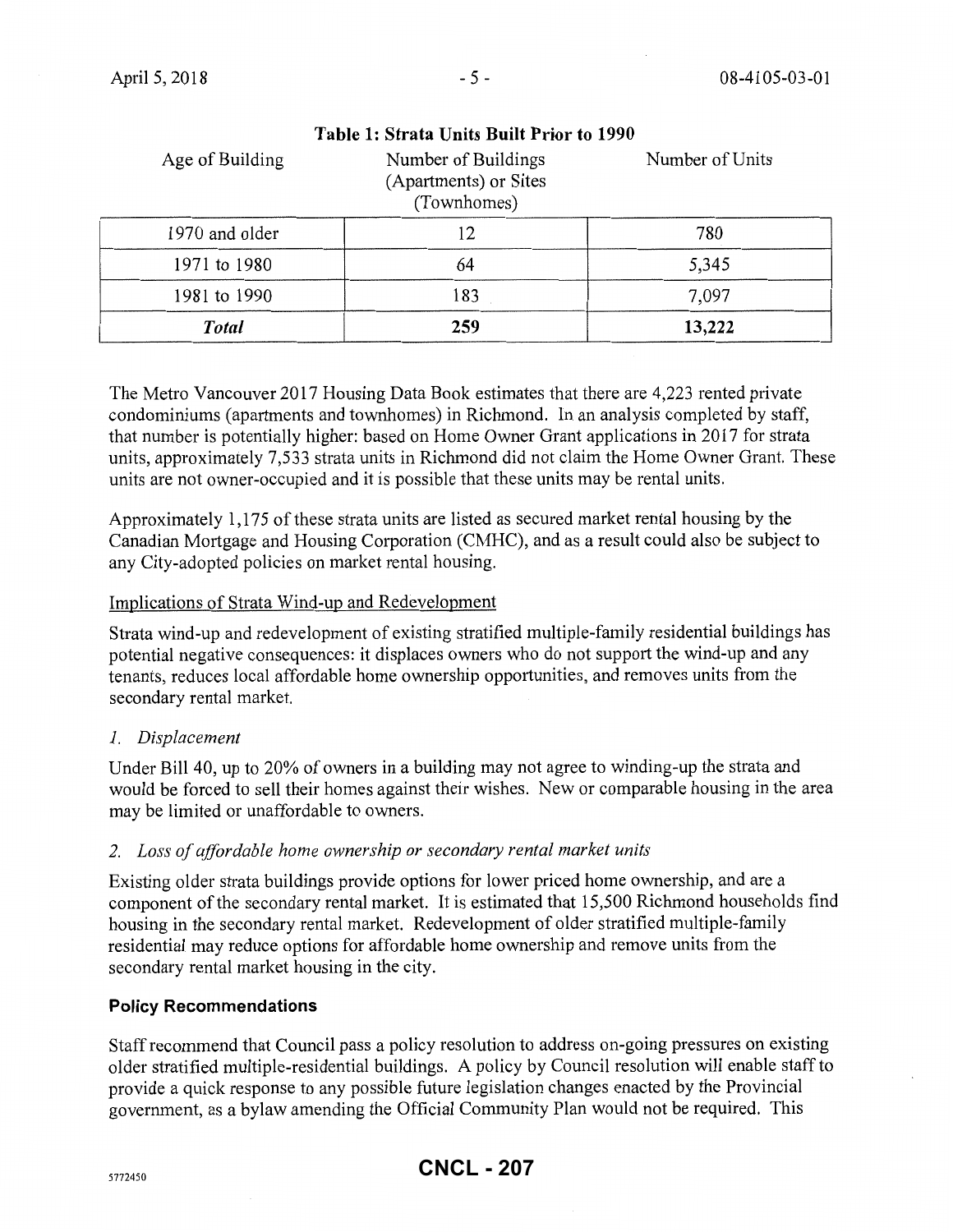would allow staff to assess legislative changes, and present required amendments to the policy in a timely manner.

As staff cannot refuse the submission of a development application, it is recommended that processing of development applications for existing stratified multiple-family residential strata sites only be commenced when there is confirmation that the mandatory process has concluded. Where the stratified multiple-family residential strata site has more than 5 units, and as a result requires confirmation by the Supreme Court of BC, staff also recommend that such an application not be processed until 30 days following the Supreme Court order. By waiting 30 days, which is the appeal period permitted through the *Strata Property Act,* the City mitigates the risk that the court order would be overturned. It is extremely unlikely that an unsuccessful appellant in a strata wind-up matter at the provincial level would be heard by the Supreme Court of Canada, and as a result a court order from the BC Supreme Court can be considered a definitive action.

For a development application that involves an existing stratified multiple family residential site with fewer than 5 units, and as a result is not required to be confirmed by the Supreme Court of BC, Staff recommend that processing not be commenced until the City has received written confirmation of a favourable vote by 100% of all owners, and a copy of the certificate of Strata Corporation stating that the resolution required to be passed by under the *Strata Property Act* to cancel a strata plan has been passed.

The intent of the proposed policy is to prevent additional pressure being placed on owners as a result of a development application being submitted before the strata corporation completes wind-up.

# Proposed Policy

The proposed policy requires that the following information be submitted prior to the processing of a rezoning or a Development Petmit application for a multiple family residential strata site:

- 1. For any strata corporation with 5 or more units, certified confirmation of the Supreme Court decision on the strata's application for wind-up (i.e. the court order).
- ii. For any strata corporation with 5 or more units, written confirmation that at least  $80\%$ of owners voted to wind-up the strata, including the total number of owners in support, not in support, or absent from the vote.
- iii. Meeting minutes from the General Meeting where the resolution to wind-up was approved and a letter describing the rationale for the wind-up, the general processes followed by the strata, and how the views of any dissenting owners were considered during that process.
- IV. A certificate of Strata Corporation (Form E of the *Strata Property Regulation)* stating that the resolution required to be passed under *the Strata Property Act* to cancel a strata plan has been passed.
- v. A statutory declaration by the applicant  $\ell$  new owner executed at least 30 days after the date of the court order confirming the resolution to cancel the strata plan, and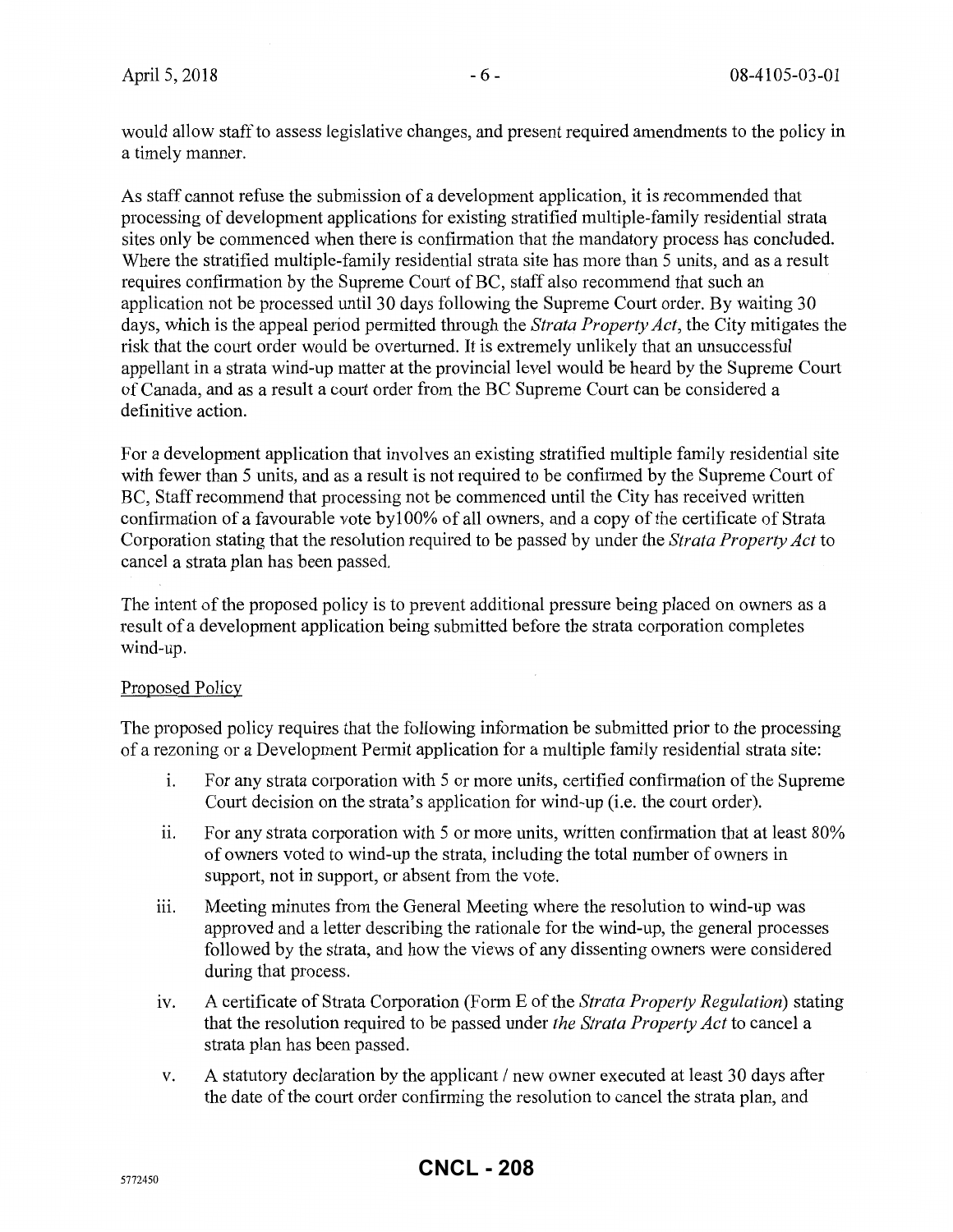confirming that as of the date of the statutory declaration, there has been no appeal filed with the Supreme Court in relation to that court order.

- vi. A Building Condition Assessment Report or a Depreciation Report which justifies that the building(s) is in such an advanced state of disrepair that redevelopment is more practical than repair or maintenance. The report would include the life expectancy of the building, the state of repair, the cost of necessary repairs or major maintenance projects, and degree of compliance with all City bylaws, servicing standards and requirements.
- vii. A statement on how the developer has offered assistance to any owner opposed to the wind-up. This may include:
	- o Assistance with finding alternative accommodation;
	- o Offering free or discounted rent following completion of the sale but prior to demolition of the building;
	- o Offering significant notice to vacate the unit for site redevelopment after completion of the sale; and/or
	- o Offering the first opportunity to purchase new units.

As a note to Council, a statutory declaration is similar to an oath made in court, and any false declaration would be considered perjury under the Criminal Code of Canada. In addition to the declaration submitted by the applicant/new owner, staff will verify through the court registry whether any appeals were made during the 30 day period following issuance of the court order.

See Attachment 3 for a draft Bulletin outlining the proposed policy.

Should Council endorse the proposed Residential Strata Redevelopment Policy, staff will refer the policy to the members of the development community (e.g. Urban Development Institute) and the Condominium Homeowners' Association of British Columbia (an industry resource and advocacy group for strata horne owners across the province) for their information.

In addition, as the process for strata redevelopment with less than 100% support of owners is under the Province's jurisdiction through the *Strata Properties Act,* Staff recommend that a letter be sent to the Premier of BC, the Leader of the Opposition and the Minister of Municipal Affairs and Housing, with copies to all Richmond Members of the Legislative Assembly, the Leader of the Third Party, and the Leader of the Official Opposition, requesting that the Province review the provisions of Bill 40.

### **Financial Impact**

 $\bar{z}$ 

None.

# **Conclusion**

Since 2016, when the Province approved Bill40 of the *Strata Property Act,* strata corporations have been able to wind-up with only 80% rather than 100% of owners voting in favour. Since the bill came into force, staff have received a number of redevelopment inquiries.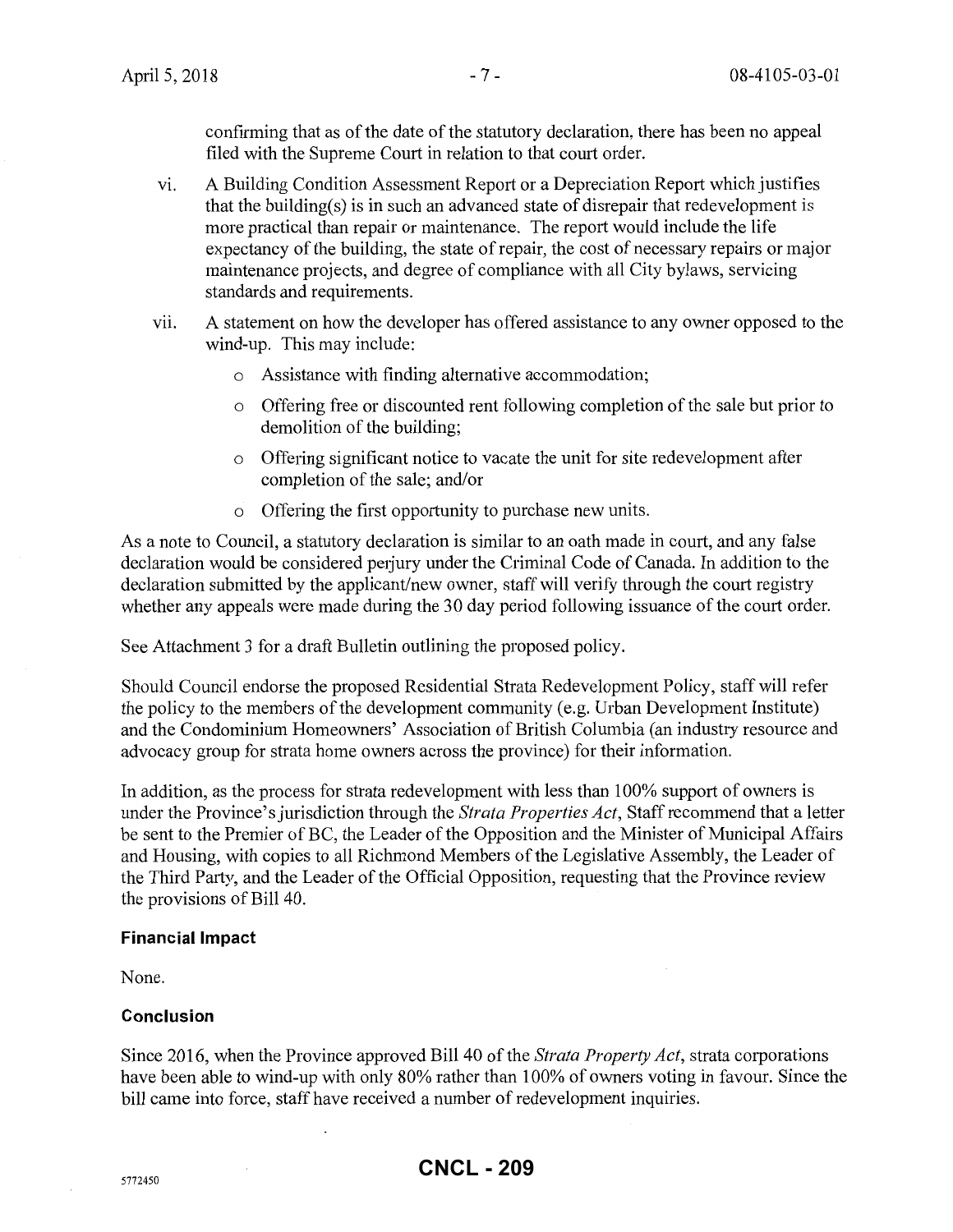This report provides a summary of the strata wind-up process and recommends that staff be directed through a Council resolution to not consider redevelopment applications for sites occupied by existing stratified multiple-family residential buildings unless the criteria outlined in this report are met.

It is further recommended that the City forward a letter to to the Premier of British Columbia, and the Minister of Municipal Affairs and Housing, with copies to all Richmond Members of the Legislative Assembly, and the Leader of the Third Party, and the Leader of the Official Opposition, to request reconsideration of Bill 40 and the strata corporation wind-up procedures.

I genere

Jeanette Elmore Planner 2 604-247-4660

JE:cas

- Attachment 1: Provincial Overview of the Process to Terminate (Wind-Up) Strata Corporations Attachment 2: Environmental Scan (Metro Vancouver) of Residential Strata Redevelopment
	- Requirements
- Attachment 3: Bulletin: Proposed City Response to Residential Strata Redevelopment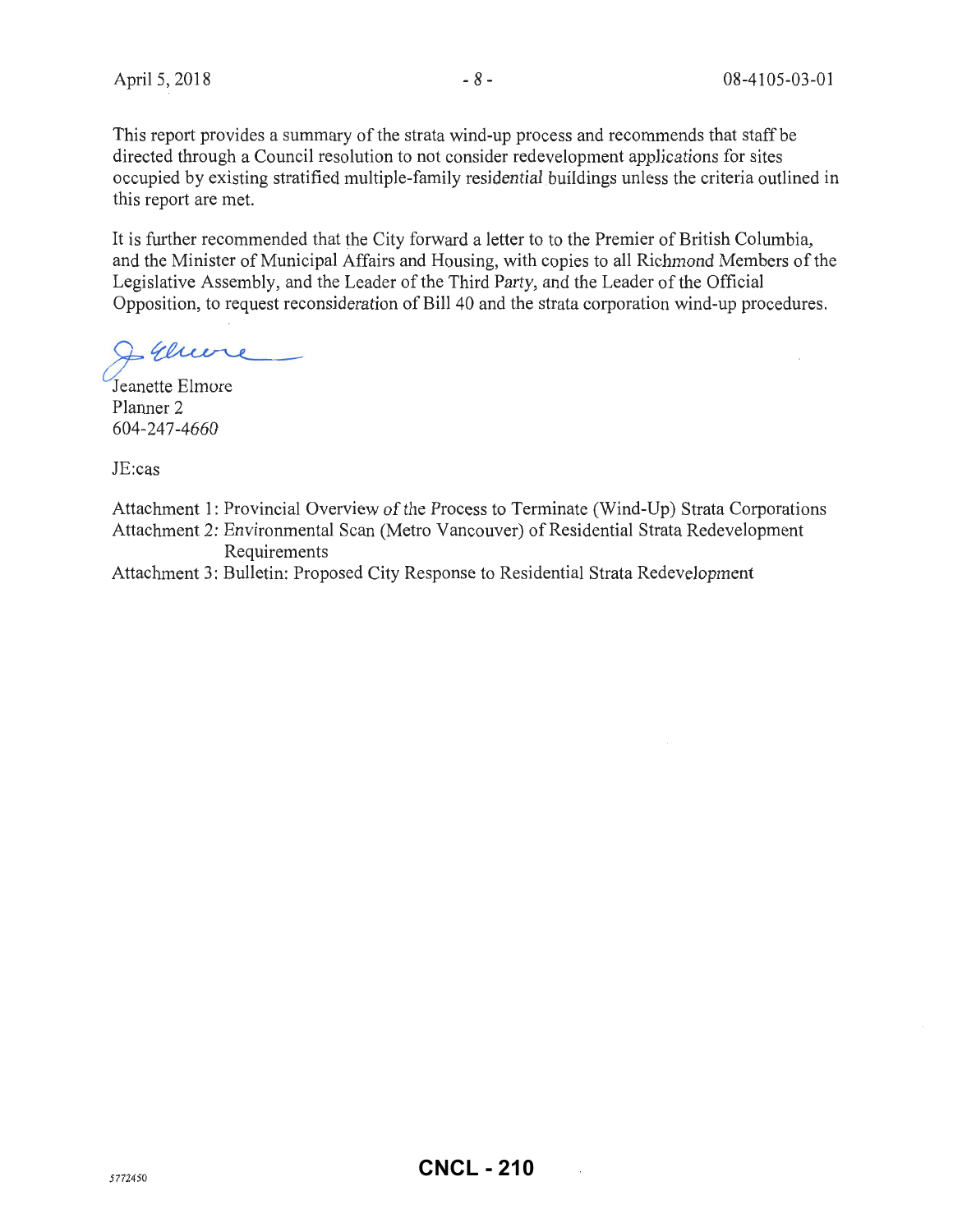

# Termination (Winding Up) of Strata Corporations

Strata corporations can now terminate (wind up and cancel the strata plan) with an 80% vote of all owners, Instead of the previous unanimous voting requirement.

It Is strongly recommended that a strata corporation considering termination seek Independent professional and legal advice well in advance of a vote to wind up (terminate). There are many steps in the termination process and not all of these are referenced In strata legislation.

Bare land strata corporations ("strata subdivisions") wishing to terminate must also notify the applicable local government 90 days In advance. A bare land strata corporation considering termination may wish to transfer responsibility for bare land strata services (e.g. sewer, roads, water) to local government. The applicable local government does nat have to accept responsibility for any bare land strata services. Prior to a vote on termination, the strata should clarify how services will be provided.

This page provides a basic overview of the strata termination process; it Is not a substitute for legal advice.

Learn more on this page: Why Would a Strata Corporation Choose to Terminate? From Unanimous to 80% Overview of the Termination Process Exploring Termination Voters Giylng Notice of a General Meeting for a Termination Vote Court OVersight Submitting an Application to the Land Title Office Bare Land Stratas • Additional Requirement

### Why Would a Strata Corporation Choose to Terminate?

Under some circumstances, terminating a strata corporation may be the best choice for strata lot owners. As some older strata corporations reach the end of their life cycle, the cost of repair may not make economic sense or owners may not have the financial ability to pay for the necessary repairs. Sometimes the land can be sold for redevelopment; for example, a low-rise building could be redeveloped Into a building with many more units.

Bare land stratas ("strata subdivisions") may want to terminate as well; this is known as cancelling the bare land strata plan. For example, a bare land strata corporation may want to convert to a fee simple (non-strata titled) subdivision or, in certain circumstances, become a single parcel with "tenants-in-common".

### From Unanimous to 80%

Effective July 28,2016, strata owners are now able to terminate (wind up) their strata corporation with an 80% vote Instead of the previous difficult-to-achieve unanimous voting requirement. Many other jurisdictions, including Alberta and Ontario, do not require a unanimous vote to terminate.

The 80% vote means the termination resolution must have 80% approval of all the registered owners. It is not a quorum vote. Unlike majority and 3/4 votes, it is not an 80% vote of those owners present, or holding proxies, at the meeting (learn more in types of voting). For strata corporations with fewer than 5 strata lots, the 80% voting threshold is effectively unanimous.

Given the significance of terminating a strata corporation, there is court oversight to protect any dissenting owners and registered charge holders (e.g. mortgage providers).

These changes to the Strata Property Act are based on the BC Law Institute's recommendations. There was extensive public consultation and the changes are widely supported by the strata community.

### Overview of the Termination Process

Voluntary winding up from Initial exploration to finalizing the sate (or liquidating) and owners moving out can take up to 18 months or even longer. This section provides a general overview of voluntary winding up but It does not list all the steps. Strata corporations are strongly advised to seek independent professional and legal advice from a knowledgeable strata lawyer as it is important to understand the full termination process and implications, well in advance of a vote to wind up a strata corporation. A lawyer can also advise on the pros and cons of voluntarily winding up with and without the services of a liquidator. (In addition to voluntary winding up, the Strata Property Act also continues to allow a court-ordered winding up, a rare occurrence).

Sometimes strata lot owners may be concerned about protecting their interests. The termination process has a number of safeguards bullt in including: advance notification to every owner; an 80% vote of approval from all owners (not a quorum vote from those present, or holding proxies, at a meeting); and court oversight. However, individual owners may also wish to consult a strata lawyer for Independent advice.

Listed below are some other resources If termination Is being considered:

- Strata associations have information about the new termination process and may offer consultation services for a fee.
- The Civil Resolution Tribunal (CRT) does not replace the court's role in the termination process. However the CRT can play a role to address certain unfair actions under sections 164 and 173 of the Strata Property Act. The CRT may make an order:
	- regarding an action or threatened action by the strata corporation, Including the council, In relation to an owner or tenant
	- regarding a decision of the strata corporation, including the council, in relation to an owner or tenant -<br>**CNL 1241**

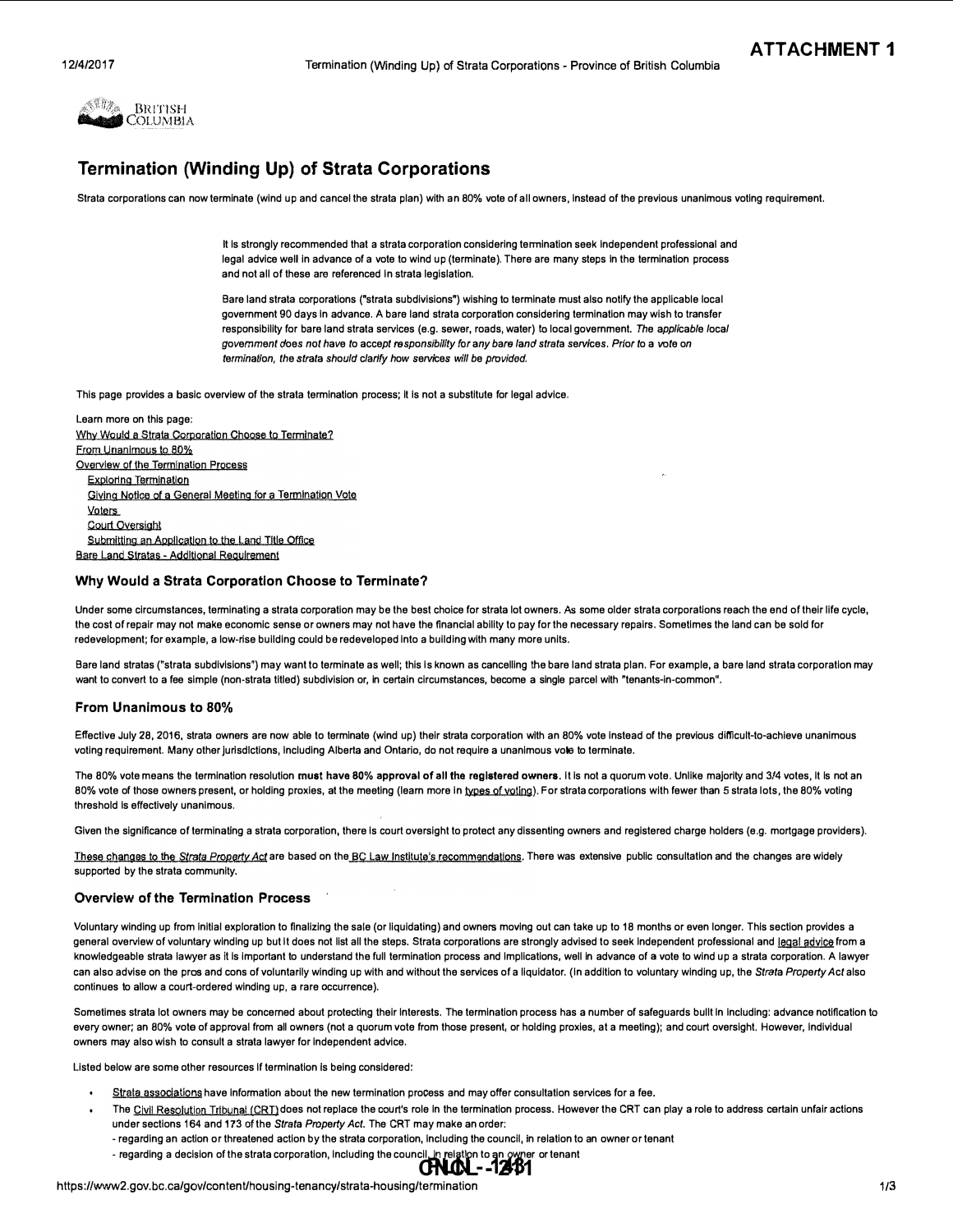#### 12/4/2017 Termination (Winding Up) of Strata Corporations- Province of British Columbia

- directed at the strata corporation, the council or a person who holds 50% or more of the votes, If the order Is necessary to prevent or remedy a significantly unfair action, decision or exercise of voting rights.
- If there are concerns about professionals not acting In good faith, please check with their professional disciplinary bodies.
- Additional Information on the termination process includes: CHOA's spring 2016 Journal Article "How Simple is Liguidation of a Strata Corporation?" and a termination (winding up) lnfographjc by Clark Wilson LLP.

### **Exploring Termination**

Often a termination process starts when a developer approaches a strata corporation wishing to buy all the strata lots for redevelopment. Or a strata corporation may be Interested In winding up and selling for redevelopment because of excessive repair and maintenance costs.

Open and transparent communication with owners is essential. Information meetings should be held with owners from the very beginning to discuss options and collectively learn more about termination {winding up) Including disbursement of funds to owners {If selling to a developer), costs and fees.

Owners will also want to understand how funds from selling would be disbursed. Disbursement to owners will be affected by when the strata plan was filed: before August 1974, unit entitlement; August 1974 to 2000, Interest upon destruction; after 2000, relative assessed values.

If the majority of owners are interested in termination, usually a resolution is adopted to enable the strata council to move the process forward and hire legal counsel. Given the costs of the legal review and governance implications, the strata council should only proceed once the owners have formally given direction. The strata corporation is strongly advised to obtain independent legal and professional advice.

The strata council may also hire a real estate broker to market the property or negotiate an offer from a developer. When hiring a broker, the strata corporation's legal counsel should closely review: the terms and conditions of the agency agreement; the commission rates; and whether any type of limited dual agency (i.e. representing both buyer and seller) is permitted.

There is no set procedure but once an eligible offer has been received, a resolution to terminate can be drafted. The winding up resolution should be drafted by the strata's legal counsel and will usually be a detailed multi-paged document. The termination resolution will authorize termination of the strata plan, authorize the strata corporation to apply to the Supreme Court for termination orders and a vesting order authorizing the cancellations of the strata plan and winding up of the strata corporation; approve expenditures (funding for the lawyer, liquidator, liquidator's legal representation, fees and commissions); and may also address miscellaneous matters like move out timelines or rent-free periods.

#### **Giving Notice of a General Meeting for a Termination Vote**

A strata corporation Is required to give at least two weeks' written notice of a general meeting. However If the agenda Includes a resolution on termination, the strata must give at least four weeks' written notice. Four weeks actually means at least 32 days when also considering the notice requirements under the Interpretation Act. If the general meeting is called by petition, then eight weeks' written notice (at least 60 days when also considering the notice requirements under the Interpretation Act) is needed.

The notice of the general meeting to vote on termination must be given to all persons who are entitled to receive the meeting notice, regardless of whether a person previously waived the right to receive notification. Learn more about notice requirements and preparing for a general meeting.

#### **Voters**

Approving a strata termination resolution requires an 80% vote of approval *from all the strata owners*. It is not a quorum vote of those owners present or holding proxies at a meeting.

Given the importance of a termination resolution, all strata owners are eligible to vote on the resolution, regardless of any provisions in the bylaws making a strata owner ineligible to vote if the owner has unpaid special levies or unpaid strata fees.

In some situations a mortgagee {the person, organization or financial institution holding the mortgage) of a strata lot may vote at a general meeting on matters relating to insurance, maintenance, finance or other matters affecting the security for the mortgage. However, a mortgagee is not permitted to vote on a resolution to terminate a strata corporation.

#### **Court Oversight**

After passing a resolution to terminate, a strata corporation with five or more strata lots must apply to the BC Supreme Court for an order confirming termination.

For small strata corporations with fewer than five lots, the requirement for an 80% vote to terminate is effectively unanimous. These stratas may choose whether to apply for a court order or not. On the one hand, obtaining a court order has a cost. On the other hand, having a court order means small strata corporations do not have to get unanimous written consent of the registered chargeholders.

The Strata Property Act provides guidance to the court in how to consider the best interests of the owners, including any significant unfairness to any dissenting minority owners or registered charge holders {e.g. mortgage provider) and ensures all parties have a standing In court.

### **Submitting an Application to the Land Title Office**

When the strata corporation is ready to submit an application to the Land Title Office to cancel a strata plan, the strata corporation in addition to other documents, must include the following:

**CNCL - 212** 

If the strata has obtained a court order:

- a Certificate of Strata Corporation confirming:
	- -the winding up {termination) resolution has passed, and
	- the strata corporation has no debts other than the debts held by holders of registered charges.
- a copy of the court order

If the strata has fewer than 5 strata lots {and does not obtain a court order):

the written consent of all holders of registered charges

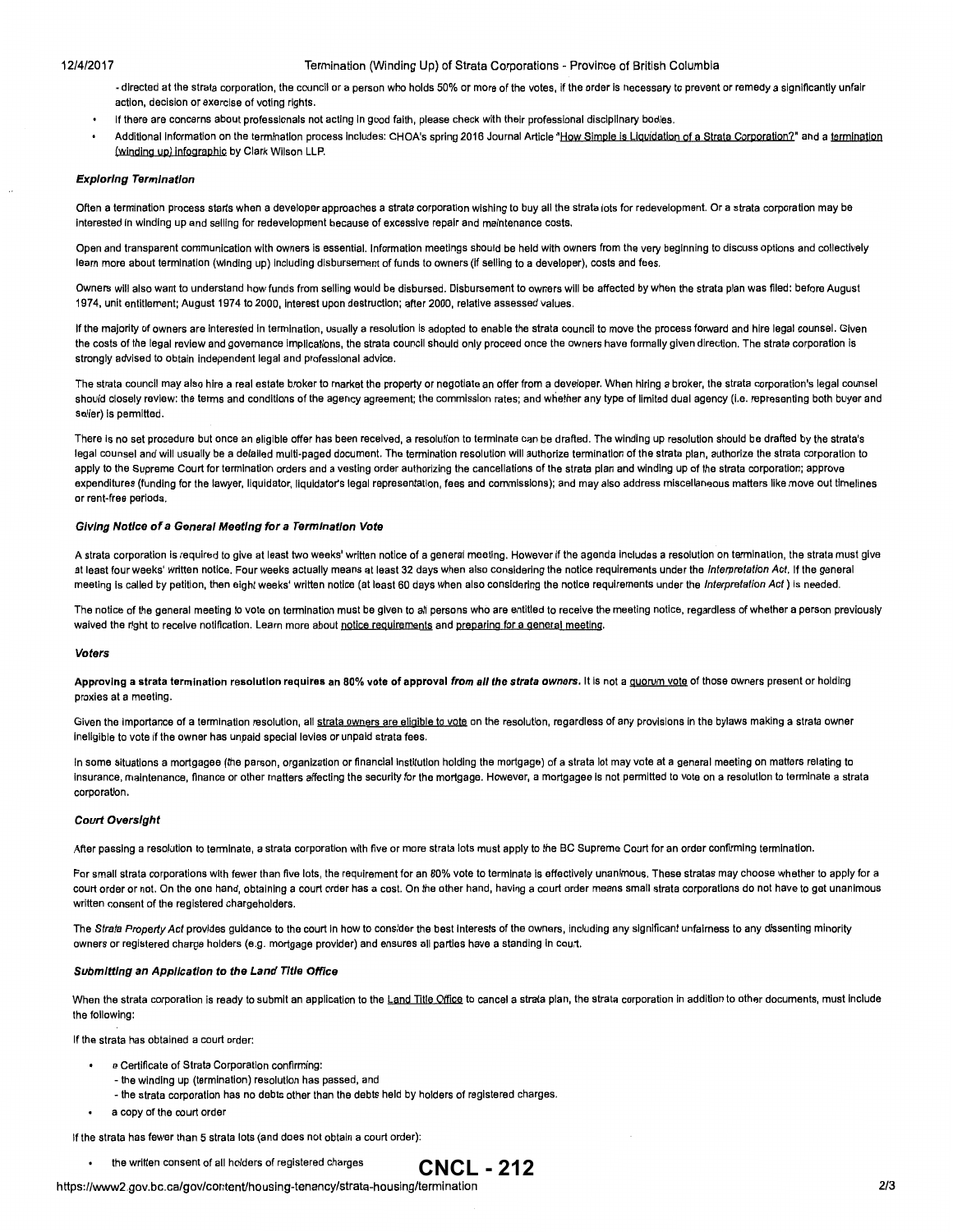#### 12/4/2017 Termination (Winding Up) of Strata Corporations- Province of British Columbia

- a Form E Certificate of Strata Corporation for Section 274 confirming:
	- -the winding up (termination) resolution has passed, and
	- the strata corporation has no debts other than the debts held by persons who have consented in writing to the winding up of the strata corporation.

### **Bare Land Stratas Additional Requirement: Notification of Intent to Cancel**

In addition to the process outlined above, bare land strata corporations must also meet another requirement In order to terminate.

Bare land strata corporations ("strata subdivisions") wishing to terminate must notify the applicable local government 90 days In advance. A bare land strata corporation considering termination may wish to transfer responsibility for bare land strata services (e.g. sewer, roads, electricity) to local government.

However, the applicable local government does not have to accept responsibility far any bare land strata services and this may prevent the bare land strata from terminating.

#### **Bare Land Strata Subdivision Services**

Many bare land strata corporations have significant responsibilities for common property and limited common property such as roads, water, sewage, hydro and recreation facilities.

However, a bare land strata corporation's water and sewer services may or may not be provided by the local government and may or may not be constructed, Installed and maintained to local government standards. Local government subdivison standards may also differ for things like building setbacks, road widths, road construction, road finishing, sidewalks, curbs and gutters. In Electoral Areas (parts of Regional Districts) roads are the responsibility of the Province and strata roads may or may not meet provincial standards.

- It is strongly recommended that a bare land strata corporation wishing to cancel a strata plan (terminate the strata) consult with the appropriate local government officials (including those in development and planning) well in advance of submitting an application to cancel a bare land strata plan, e.g. six months.
- It is very important that the bare land strata corporation and the appropriate local government have come to a shared agreement, with legal documentation, about who will be responsible for the bare land strata property's common property and assets and the associated repair and maintenance costs if the bare land strata terminates. This shared agreement should be reached before owners vote on a termination resolution.

If a bare land strata corporation does not reach a shared agreement with the appropriate local government (or In some cases the Province) and terminates without having an approved subdivision plan, the owners could Inadvertently become "tenants-In-common" on a single land parcel. Being "tenants-In-common" has significant legal implications including not being governed by strata legislation.

A bare land strata corporations cannot unilaterally transfer their responsibilities for strata services to local government.

### **Form BL·A Notice of Intent to Wind Up a Strata Corporation and Cancel a Bare Land Strata Plan**

Before submitting an application to the registrar in Land Titles to cancel a bare land strata plan, the bare land strata corporation must provide notice of the cancellation to the appropriate local government 90 days in advance using "Form BL-A Notice of Intent to Wind Up a Strata Corporation and Cancel a Bare Land Strata Plan".

The notification requirement is a step to help ensure that the bare land strata corporation and the applicable local government (e.g. municipality or regional district or, in some situations, the Province) are aware of their respective termination responsibilities and have come to a mutual agreement.

Like other strata corporations contemplating termination, bare land strata corporations are strongly advised to retain independent legal counsel familiar with strata law and bare land strata corporations.

#### References:

Strata Property Act: Sections 43, 45, 54, 273.1, 274, 278.1, 279, 284 Bare Land Strata Plan Cancellation Regulation: Section 2.1

The information on strata housing is provided for the user's convenience as a basic starting point; it is not a substitute for getting legal advice. Learn more about the site's purpose and limits. The content on this website is periodically reviewed and updated by the Province of British Columbia as per the date noted on each page: February 20, 2017.

### **Professional and Legal Advice**

It is highly recommended stratas get independent professional and legal advice if considering termination.

Options for Getting Legal Advice

Strata associations offer useful Information for strata owners and strata council members.

- CHOA (Condominium Home Owners Association of BC)
- VISOA (Vancouver Island Strata Owners Association)
- CCI Vancouver Chapter (Canadian Condominium Institute)

### **Strata Legislation**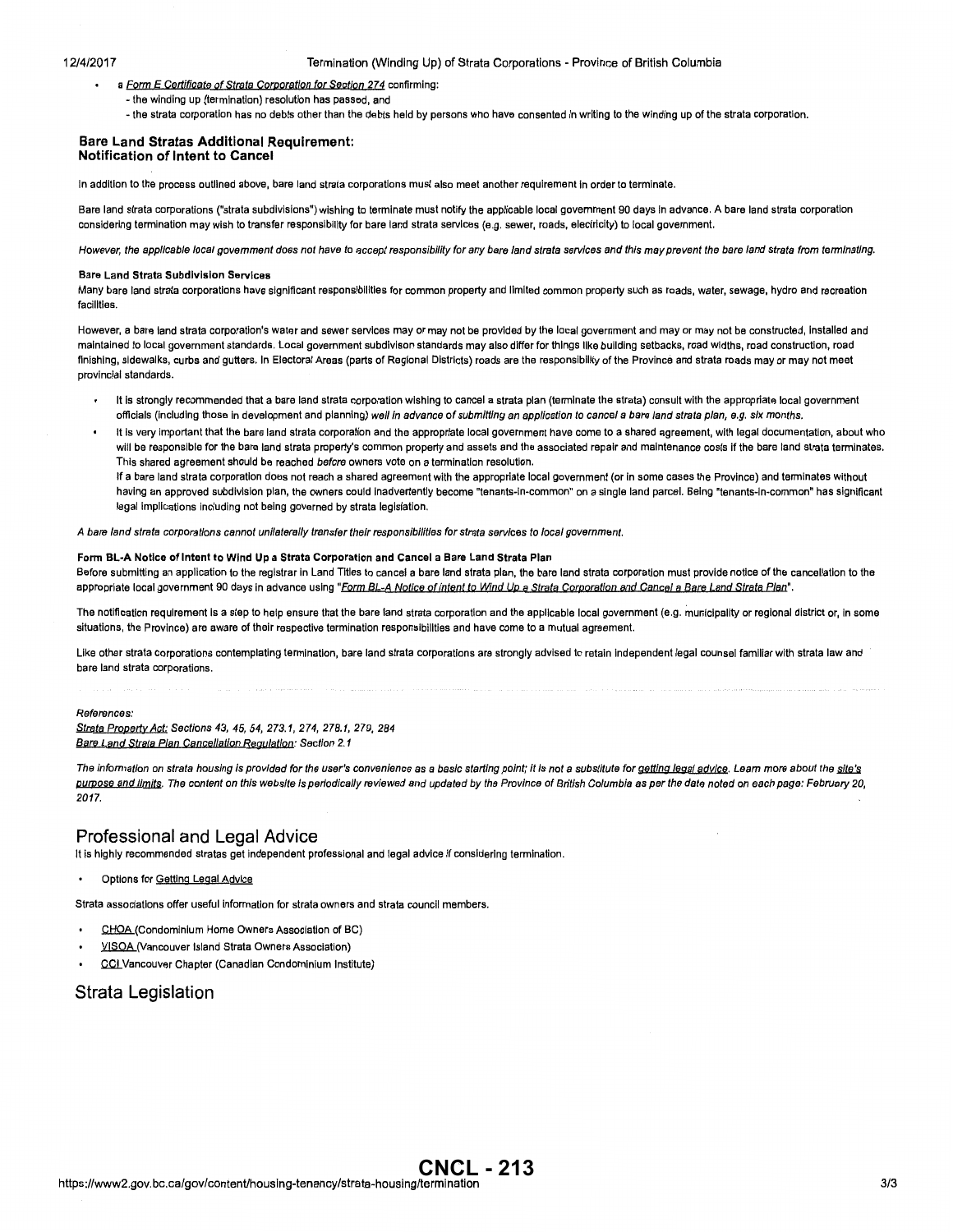# **Environmental Scan (Metro Vancouver) of Residential Strata Redevelopment Requirements**

| Municipality                   | <b>Residential Strata Redevelopment Requirements</b>                                                                                                                                                                                                                                                                                                                                                                                                                                                                                                                                                                                                                                                                                                                                                                                                                                                                                                                                                                                                                                                |  |  |  |
|--------------------------------|-----------------------------------------------------------------------------------------------------------------------------------------------------------------------------------------------------------------------------------------------------------------------------------------------------------------------------------------------------------------------------------------------------------------------------------------------------------------------------------------------------------------------------------------------------------------------------------------------------------------------------------------------------------------------------------------------------------------------------------------------------------------------------------------------------------------------------------------------------------------------------------------------------------------------------------------------------------------------------------------------------------------------------------------------------------------------------------------------------|--|--|--|
| City of Vancouver              | At the time of a rezoning application involving strata wind-up, proof is<br>$\bullet$<br>required that an application has been filed with the Supreme Court to<br>cancel the strata plan and wind-up the strata corporation.<br>If the applicant is a developer who owns 80% or more of the strata lots<br>at the time of making an application, the application may be accepted<br>as long as the remaining owners authorize the applicant to submit an<br>application on their behalf, in lieu of presenting proof of filing with the<br>court.<br>Prior to a rezoning application being considered by Council at a public<br>hearing, the City requires proof that the strata plan has been cancelled<br>and that the strata corporation has been wound up. An updated title<br>search showing that the property is no longer strata-titled is considered<br>acceptable proof.<br>While a rezoning application may proceed while a strata wind-up is in<br>process (subject the requirements noted above), the City will not grant<br>final approval until the strata wind-up has been completed |  |  |  |
| District of North<br>Vancouver | At the time of a preliminary rezoning application, the District requires<br>$\bullet$<br>a letter from the strata president showing that at least 80% of owners<br>supported the wind-up, and the meeting minutes showing the total<br>number of owners in support of wind-up.<br>In order to accept a detailed rezoning application, the District requires<br>٠<br>confirmation that there is a single owner of the property or that wind-<br>up has been approved by the court and the applicant has been granted<br>signing authority.<br>Where there is a rental component, the developer is asked to provide a<br>housing strategy for tenants, such as hiring a consultant to assist with<br>relocation to comparable housing.<br>The District is currently reviewing two rezoning applications for strata<br>redevelopment.                                                                                                                                                                                                                                                                  |  |  |  |
| Other<br>Municipalities        | The Cities of Burnaby Coquitlam and New Westminster have received<br>$\bullet$<br>inquiries related to the redevelopment of strata wind-up sites, and the<br>City of Coquitlam has received a rezoning application for a strata<br>wind-up site.<br>None of these cities have any additional requirements.                                                                                                                                                                                                                                                                                                                                                                                                                                                                                                                                                                                                                                                                                                                                                                                          |  |  |  |